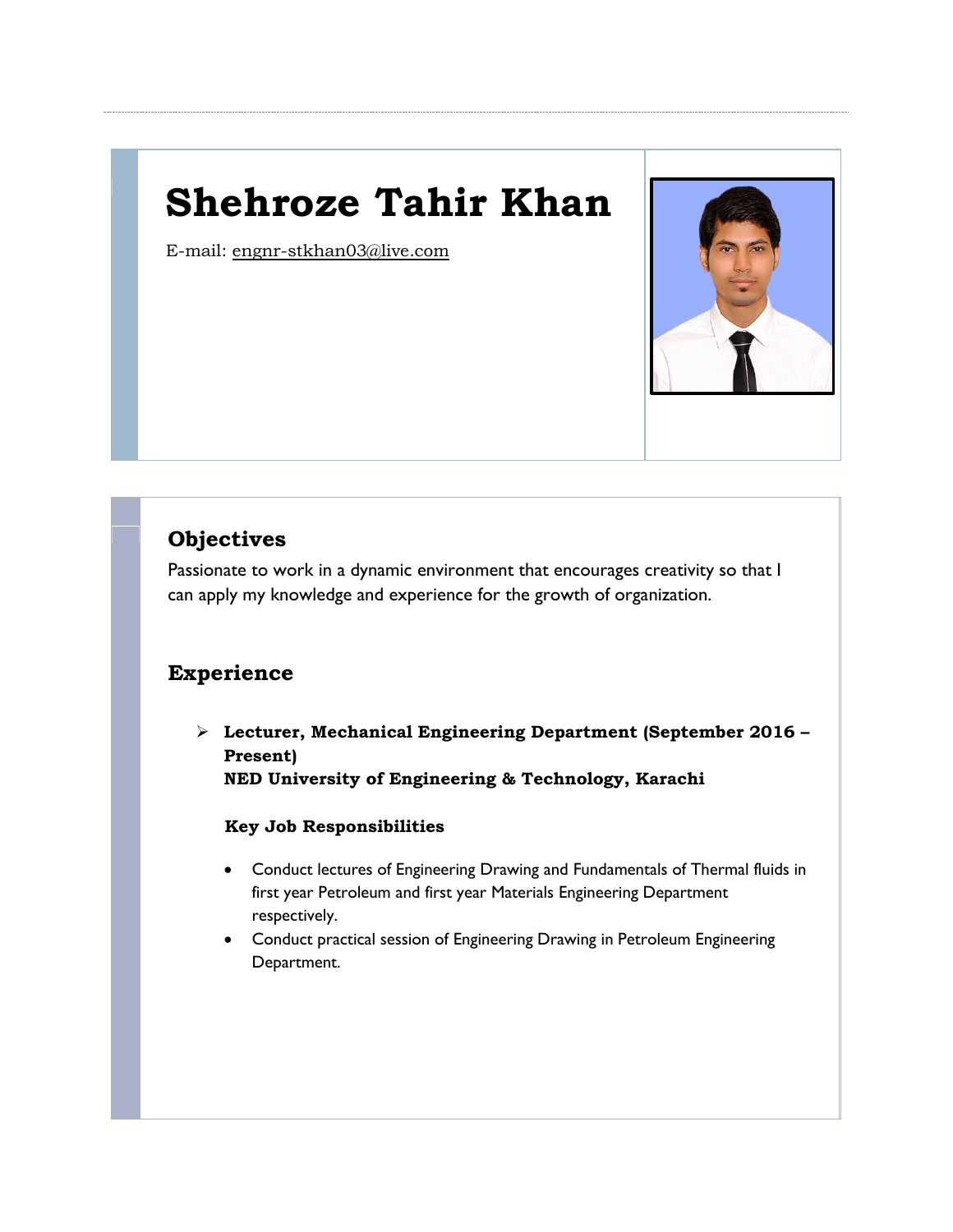## **Engineer, Galvanizing Plant – I Operations (July 2014 – September 2016) International Steels Limited, Karachi**

#### **Key Job Responsibilities**

- Identifies operational problems by observing and studying system functioning and performance results.
- Investigating complaints and suggestions; interviewing process supervisors and operators; completing troubleshooting procedures.
- Implement Lean Manufacturing tools for plant optimization and effective utilization of floor space.
- Maintains safe and healthy work environment by following and enforcing standards and procedures.
- Provides operational management information by collecting, analyzing, and summarizing operating and engineering data and trends.
- Provide engineering support to operations team in achieving required goals.
- Assist in the development and maintenance of operational standards and procedures.
- **Engineer, Skin Pass Mill & Tension Leveler Operations (January 2014 –June 2014) International Steels Limited, Karachi**

## **Key Job Responsibilities**

- To plan & schedule the work and efficiently organize the facilities in order to meet the required production target.
- To coordinate and organize work force according to work needs.
- To oversee quality control and safety matters on the plant.
- Investigate and understand root causes for issues in operations.
- Develop corrective actions to solve the operations issues.
- Ensure operations related activities are performed in compliance with company standards and regulations.
- Initiate continuous process improvements to improve operational effectiveness.
- Identify and implement value addition and waste reduction initiatives.
- Provide engineering support to operations team in achieving required goals.
- Assist in the development and maintenance of operational standards and procedures.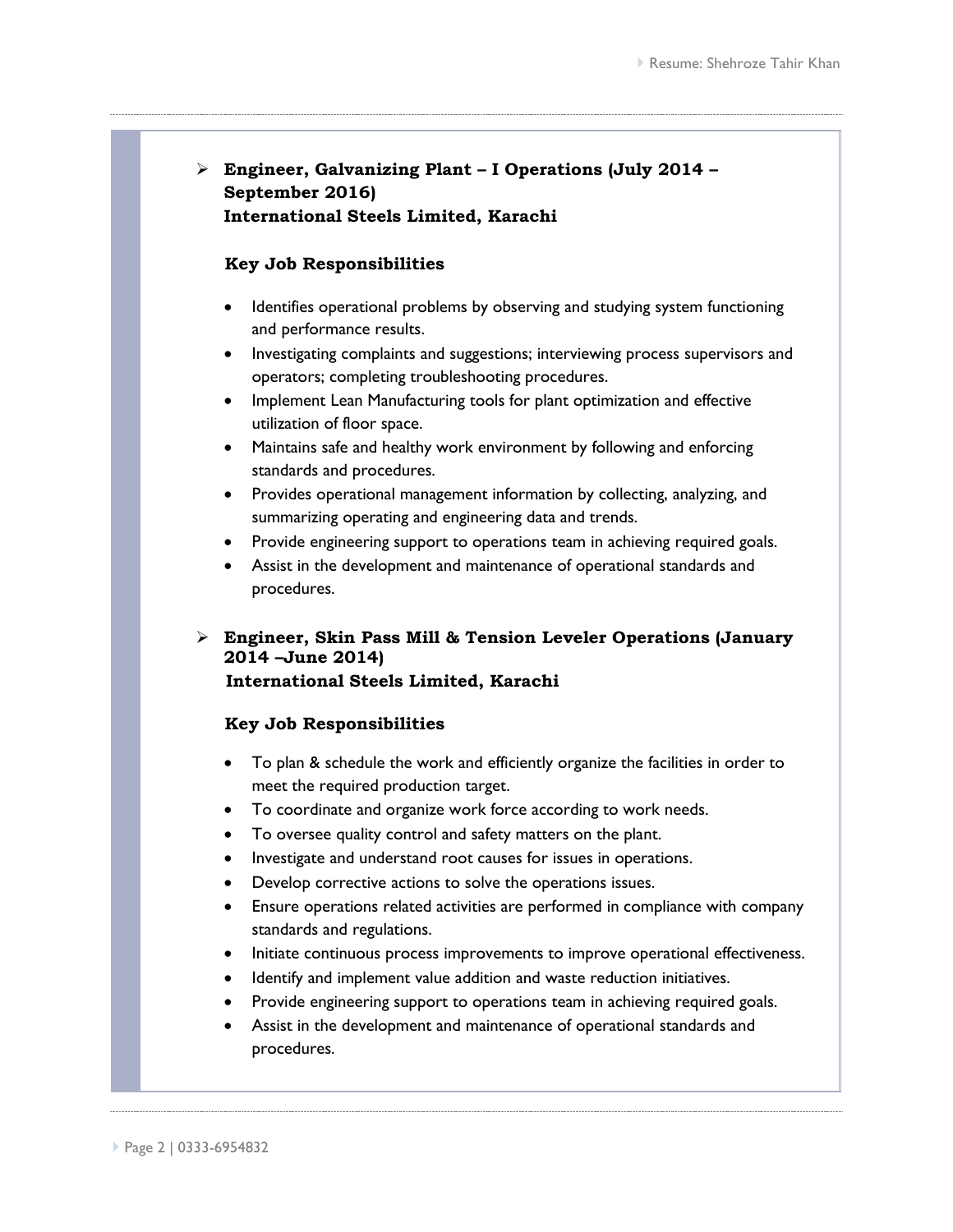- Maintain safe and healthy work environment by following and enforcing standards and procedures.
- **Internee, Galvanizing Plant – I (May 2012 – June 2012) International Steels Limited, Karachi**

#### **Role**

- Studied the galvanizing plant and its operations.
- Observed the preventive and breakdown maintenance activities carried out during the internship period.
- Observed the effect of various line parameters such as line speed, furnace temperature, protective gas dew point, etc. on product quality.
- Learned quality assurance techniques carried out by QC lab which came under the umbrella of QC department.
- Learned about utility supplies required for plant, hydraulic and pneumatic system basics.
- Prepare and present the internship report.

## **Internee, Pneumatic Overhaul Shop (December 2012) Pakistan International Airlines**

## **Role**

- Studied the different parts of aircraft pneumatic system.
- Performed the overhauling of Boeing 737 pneumatic bleed valve assembly according to the drawings provided in the supplier's manual (Honeywell). The overall procedure was carried out under the supervision of engineering staff.
- Performed the testing of pneumatic valves and record the observations in the equipment history card.
- Studied the principle and operation of air cycling machine. Performed the overhauling of Boeing 737 ACM and tested it accordingly.
- Studied the working of aircraft engine starter.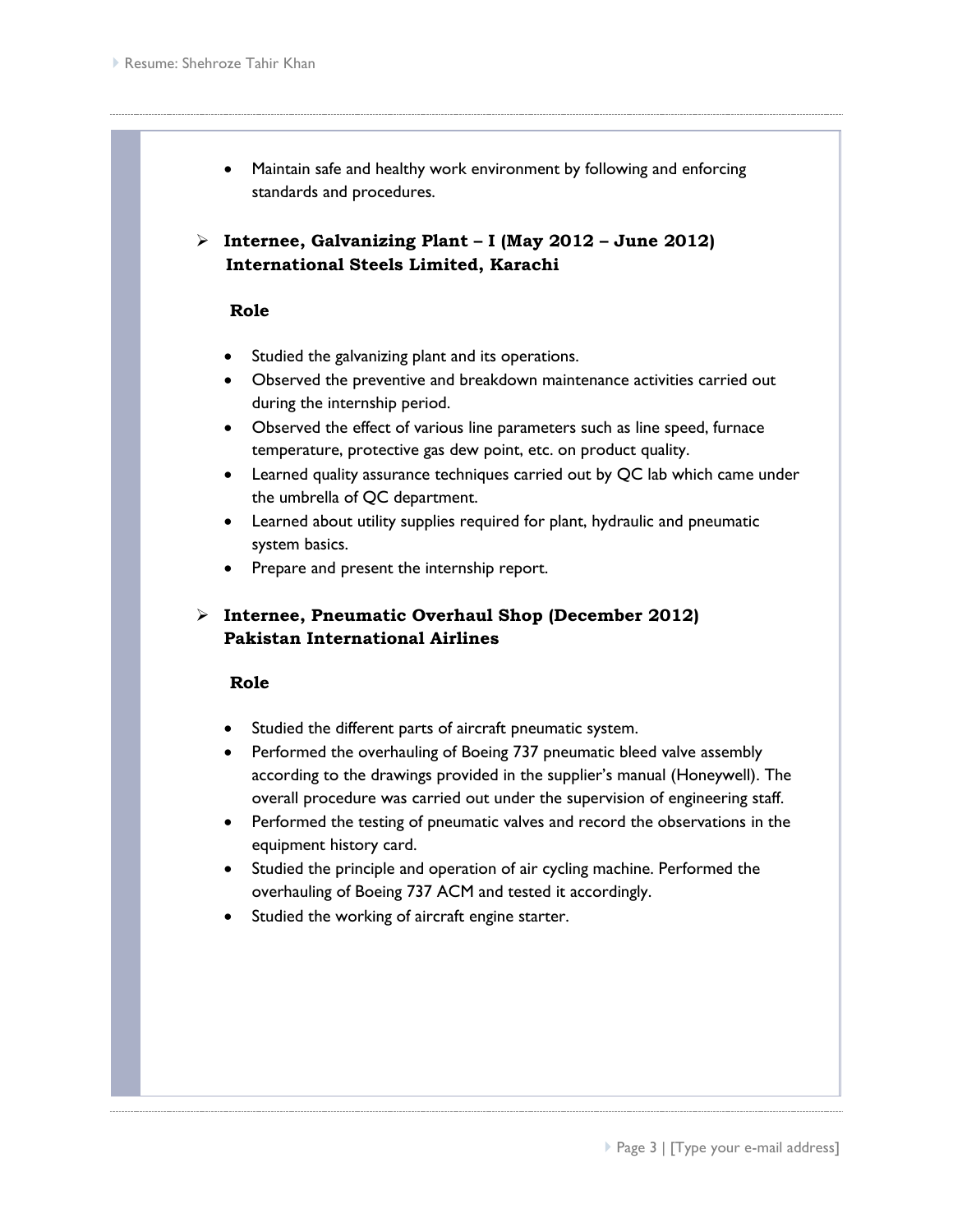## **Internee, Ispahani Hangar (June 2013) Pakistan International Airlines**

#### **Role**

- Studied the principles and operations of gas turbine engines.
- Studied the basic aircraft mechanics and learned about the theory of flight.
- Studied different types of aircraft control systems.

## **Education**

- **MEM Industrial Management (January 2016)** NED University of Engineering & Technology, Karachi
- **BE Mechanical Engineering (January 2014)** NED University of Engineering & Technology, Karachi

## **HSC Pre-Engineering (2009)**

Adamjee Govt. Science College, Board of Intermediate Education, Karachi

 **SSC Science (2007)** Usman Public School Campus-II, Board of Secondary Education, Karachi

## **Skills**

## **Engineering**

- Design & Fabricate a Pulsejet Engine capable of producing 25 lb thrust as a Final Year Project.
- Participate in the design & fabrication of an R/C Aircraft capable of carrying a payload of 6 lbs.
- Participate in the fabrication of R/C submarine for SENTEC Project Exhibition 2011.
- Made a programmable line following robot for SENTEC Project Exhibition.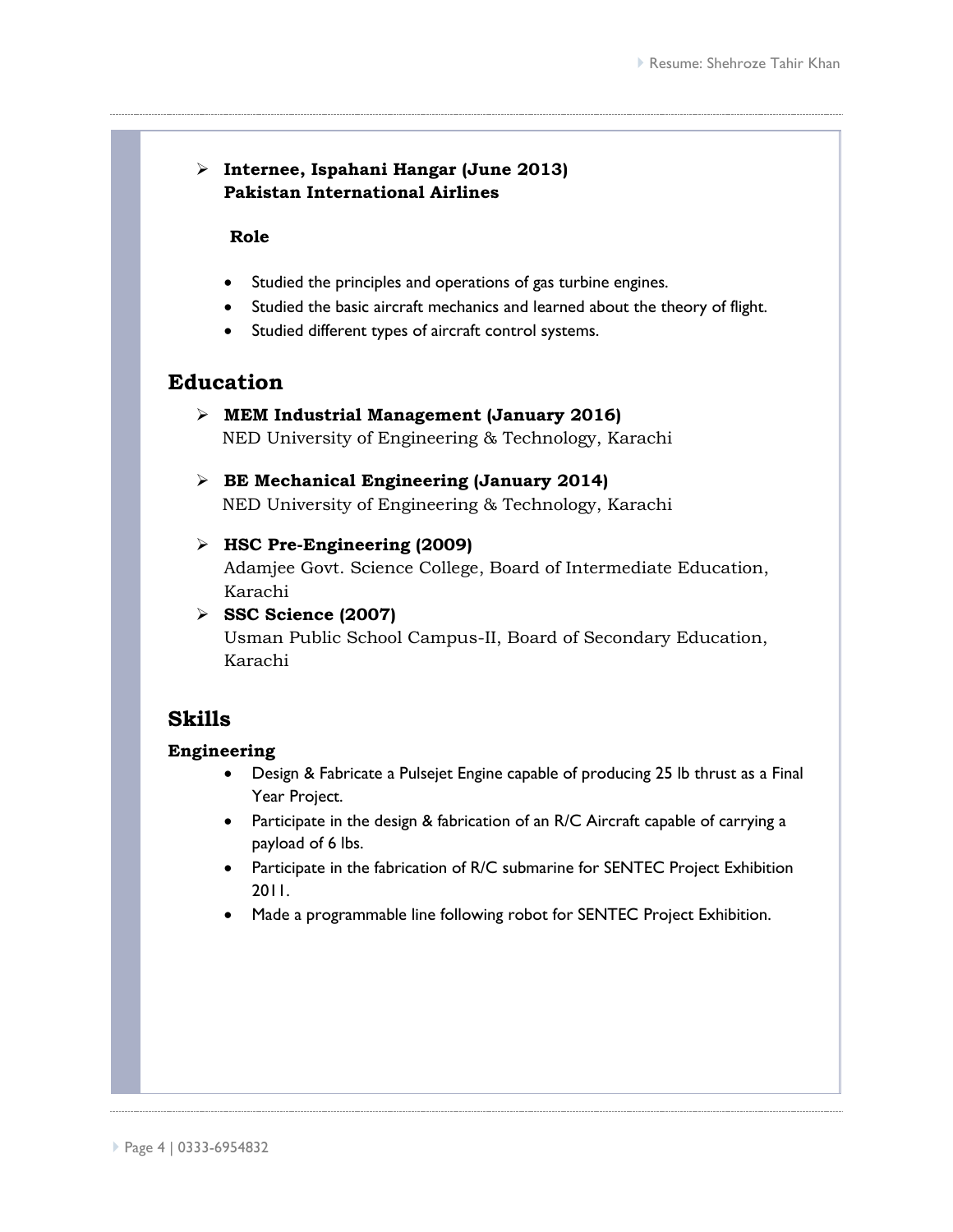#### **Software**

- ABB Process Graphics Editor
- Oracle E-Business Suite
- MS-Office
- MS-Project
- In page
- Pro-E Wildfire 5.0
- Solid Edge v20

## **Communication**

- Prepare and present various reports which include Production Summaries, Monthly Production Analysis, and Loss Trends & Quarterly Analysis, to HOD Galvanizing.
- Communicate with various departments such as rolling mill, stores and procurement for raw material availability and its status.
- Consult with mechanical and electrical maintenance teams or smooth and effective operation of plant.

#### **Others**

- Creative team player.
- Possess self-starter and critical thinking abilities.

## **Achievements**

- Implementation of 5S methodology on a Galvanizing Plant-I as an assignment in Master's degree which provided better visual control of not only raw materials but also the tools and accessories related to different parts of the plant.
- Train and help others within the factory premises about the implementation of 5S.
- Understand the engineering perspectives of Galvanizing plant and develop Standard Operation Procedures (SOPs) for Skin Pass Mill of the plant for operators reference.